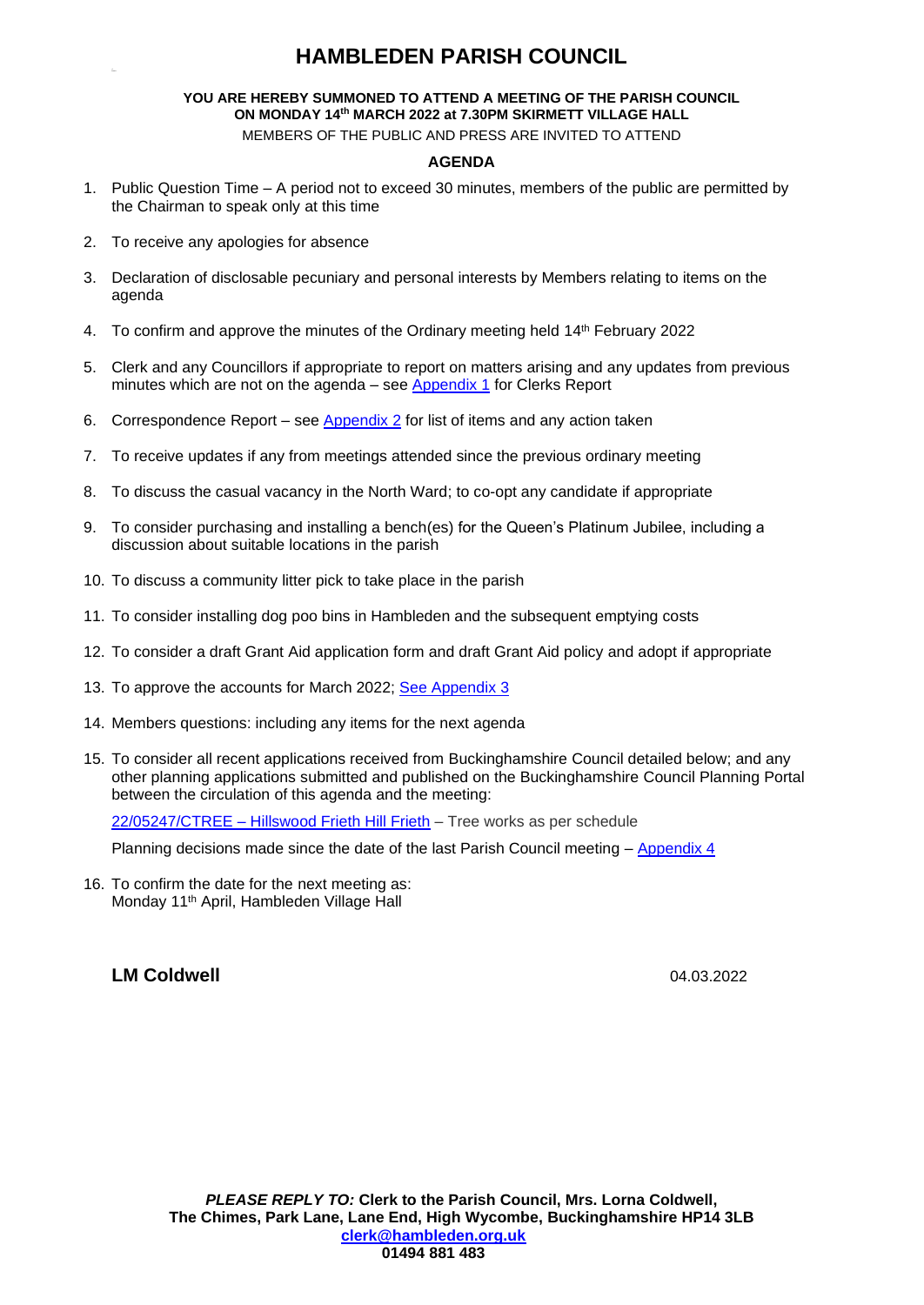## **HAMBLEDEN PARISH COUNCIL**

#### **Appendices**

#### <span id="page-1-0"></span>**Appendix 1 – Clerks Report**

- Minute 9561.1 – Clerk has chased the LAT again about the resurfacing in Pheasants Hill, no response has been received to date.

- Minute 9590 – a response was received from the Environment Agency advising that they would contact the landowner where the brook is causing concern. They have said the flood barriers are likely the responsibility of the Flood Team at Buckinghamshire Council and not to do with them.

Buckinghamshire Council have said it is not them and to try Thames Water. Clerk is still looking into it. - Minute 9599 – Clerk sent a letter to DCMS in support of the roll out of FTTP in the parish.

- Minute 9604 – Cllr Hussey drafted a letter for Clerk to forward to Cllr Barnes. He has spoken with a senior official at Buckinghamshire Council and will update when able.

- Minute 9609 – Clerk informed Hambleden jubilee celebrations of the donation to the event.

- Minute 9610 – Clerk informed Hambleden Cinema of the donation to purchasing their own equipment. They passed on thanks to the parish council, and confirmed that the equipment would be owned by Hambleden Village Hall and it's Trustees.

- Minute 9611 – Clerk is speaking with a solicitor regarding the easement. He does not think there seems to be any matters of concern from a first look.

- Clerk and Cllr Webb will be meeting with the new grass cutting contractors next week.

- Clerk has reported various potholes, damaged signs, blocked drains and faded white lines around the parish. This can be done by anyone via Fix [My Street.](https://www.fixmystreet.com/)

#### <span id="page-1-1"></span>**Appendix 2 – Correspondence received from 15th February to 4th March 2022**

- 1. Email re: Buckinghamshire Council Cabinet makes budget recommendations forwarded to Cllrs.
- 2. South West Chilterns Board Environment group agenda for info.
- 3. JCC agenda forwarded to Cllrs.
- 4. Advance notice TTRO for Frieth Road, Frieth some time between 07/03/22 10/06/22 forwarded to Cllrs, will add to website and Facebook page when actual date is known.
- 5. Meeting re: Electoral Review of Buckinghamshire Council briefing by Boundary commission forwarded to Cllrs.
- 6. TfB Stakeholder Events Town and Parish Council invite forwarded to Cllrs.
- 7. War Memorial Trust bulletin will bring to meeting.
- 8. Change of dates for TfB Stakeholder event forwarded to Cllrs.
- 9. Chiltern Society magazine will bring to the meeting
- 10. Proud of Bucks Awards winners forwarded to Cllrs.
- 11. Email from Buckinghamshire Council re: Great British Spring Clean forwarded to Cllrs.
- 12. Frieth clock update forwarded to Cllrs.
- 13. WDALC agenda forwarded to Cllr Jackson.
- 14. Levelling Up evaluation from NALC email forwarded to Cllrs.
- 15. SWCCB Transport and Highways action group agenda for info.

#### <span id="page-1-2"></span>**Appendix 3 – Accounts to be paid in March 2022**

| Accounts to be paid in March 2022            |           |
|----------------------------------------------|-----------|
| Mrs L Coldwell - salary (via standing order) | 622.04    |
| BC Pension Fund (via standing order)         | 194.83    |
| Mrs L Coldwell - expenses                    | 35.94     |
| Skirmett Village Hall - hire                 | 35.00     |
| <b>Total</b>                                 | 887.81    |
|                                              |           |
| Balance as 1 <sup>st</sup> February 2022     | 65584.29  |
| Less February payments                       | (2587.45) |
| Balance as of 28th February 2022             | 62996.84  |
| Of which CIL Funds                           | 6618.95   |
| Church Wall reserve                          | 20000.00  |
| <b>Unrestricted Reserves</b>                 | 36377.89  |

**Film Fund**

| Total of all funds at 1 <sup>st</sup> February 2022   | 5925.87   |
|-------------------------------------------------------|-----------|
| Money ring-fenced for Frieth Village Hall clock works | 71000.00) |

*PLEASE REPLY TO:* **Clerk to the Parish Council, Mrs. Lorna Coldwell, The Chimes, Park Lane, Lane End, High Wycombe, Buckinghamshire HP14 3LB [clerk@hambleden.org.uk](mailto:clerk@hambleden.org.uk)**